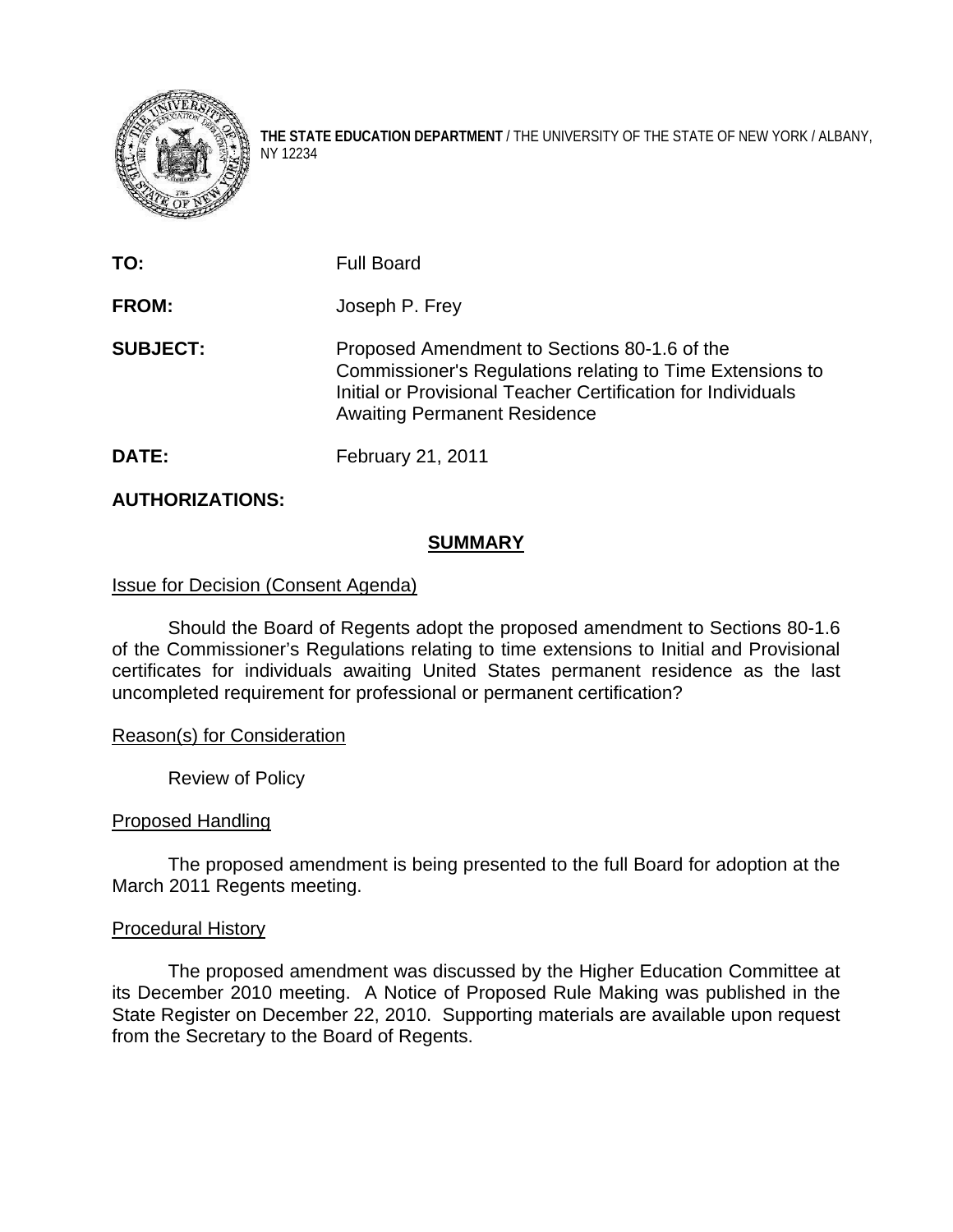#### Background Information

 As teachers with Provisional or Initial certificates progress toward Permanent or Professional certificates, a certain percentage request, and are granted, time extensions of up to two years to complete all requirements for the higher level certificates. In some cases, based upon a recent change in regulation, an additional year, beyond the twoyear extension, is granted if a candidate is faced with extreme hardship or other circumstances beyond the control of the individual. Even with this flexibility, there remains a population of teachers who have met all academic, experience and testing requirements that are unable to qualify for Permanent or Professional certification because their application for U.S. Citizenship or permanent U.S. residency has not been acted upon by U.S. Citizenship and Immigration Services (USCIS).

 Accordingly, we propose to amend Section 80-1.6 (attached) to allow Initial certificate holders as well as Provisional certificate holders to qualify for additional time extensions on the basis of having been unable to secure verification of Permanent residency or U.S. citizenship from the USCIS.

The proposed amendment is designed to provide the Commissioner with sufficient flexibility to allow individuals, many of whom have immigrated to the United States due to offers of employment as teachers in a specific subject shortage area, to continue teaching while their citizenship application awaits a decision by USCIS. If the certificates of such individuals are allowed to expire, their work visas can not remain approved potentially resulting in a seasoned teacher facing deportation.

#### Recommendation

VOTED: That Section 80-1.6 of the Regulations of the Commissioner of Education be amended, as submitted, effective March 30, 2011.

#### Timetable for Implementation

 If this rule is adopted at the March 2011 Regents meeting, it will take effect on March 30, 2011.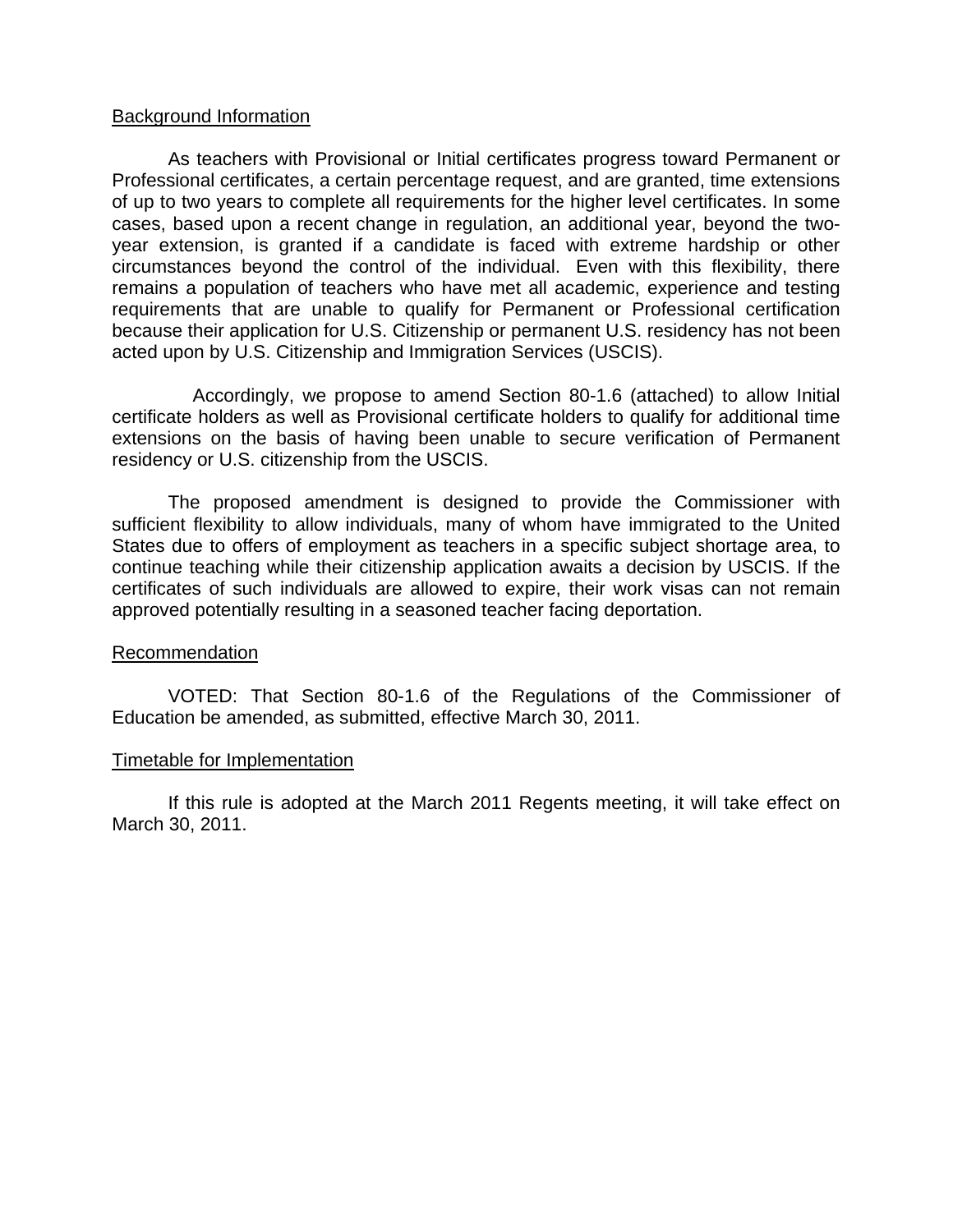#### AMENDMENT TO THE REGULATIONS OF THE COMMISSIONER OF EDUCATION

Pursuant to sections 207, 210, 212, 305, 3001, 3004 and 3006 of the Education Law.

 Section 80-1.6 of the Regulations of the Commissioner of Education is amended, effective March 30, 2011, as follows:

Section 80-1.6 Extensions of time validity of certificates.

 (a) Subject to the limitation provided in subdivision [(d)] (e) of this section, the time validity of an expired provisional, initial or transitional certificate may be extended for a period not to exceed two years from the expiration date of such certificate, except as provided in subdivisions (b) and (c) and (d) of this section, upon application by the holder of a teaching certificate:

- $(1)$  . . .
- $(2)$  . . .
- $(3)$  . . .
- $(4)$  . . .

(5) [for a candidate who is not a citizen of the United States, who has applied for citizenship and whose application for citizenship has not been acted upon by the United States Immigration and Naturalization Service;]

- $(b) \ldots$
- $(c)$  . . .

 (d) The commissioner may extend the time validity of an expired provisional, or initial certificate beyond the extensions provided for in subdivisions (a) and (c) of this section, in increments of one additional year for a candidate who has applied for citizenship or permanent residency, and whose application for citizenship or permanent residency has not been acted upon by the U.S. Citizenship and Immigration Services